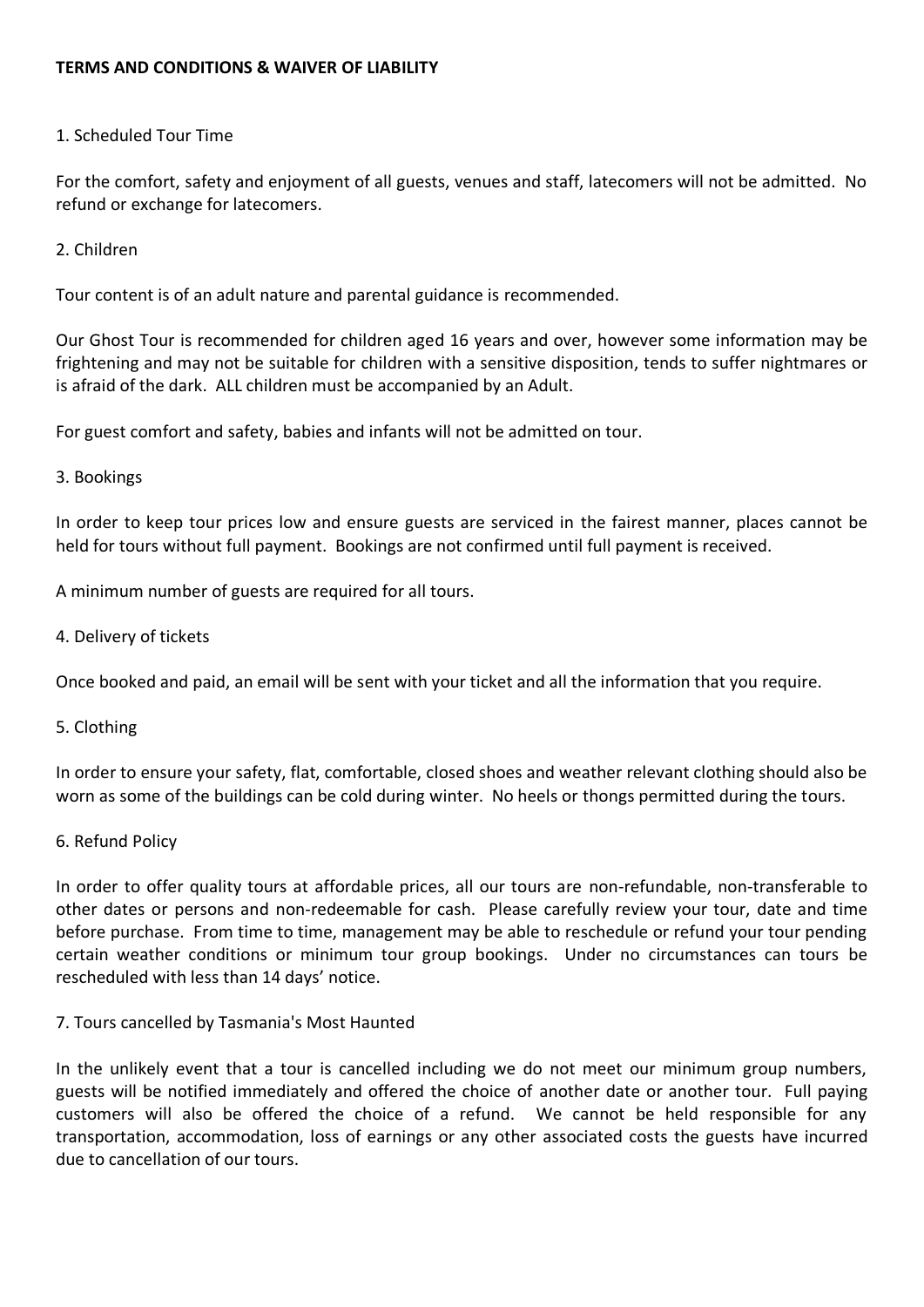#### 8. Guest Conduct

In order to ensure the safety and comfort of all guests, any guest under the influence of alcohol or other substances may be refused admission without a refund. We have a STRICTLY NO ALCOHOL policy. Any guest that does not follow tour guide instructions or behaves inappropriately towards tour guides, other guests and staff during a tour will be asked to leave the tour without a refund.

### 9. Access and Mobility of Tour

This is a guided tour that includes a walk around some of the historic site. This tour may not be suitable for people with restricted mobility and is not wheelchair accessible.

## 10. Waiver of Liability

Tasmania's Most Haunted tours visit haunted, historic locations that may include stairs, dark alleyways and other hazards. We hold Public Liability Insurance and ensure all care is taken for your safety during the tour, however, by purchasing a ticket and attending you agree that you voluntarily assume the risk of injury, accident, death, loss, cost or damage to your person or property and you release the venue, Tasmania's Most Haunted, Contractors, Investigators/Tour Guides and booking agents from any and all liability resulting from the negligence of the venue and its owners, officers, employees or agents. You agree to indemnify and hold Tasmania's Most Haunted, Contractors, Investigators/Tour Guides, the venue and its owners, officers, employees and agents harmless from and against any liability resulting from the negligence of the venue, Tasmania's Most Haunted Investigators/Tours Guides and its owners, officers, employees or agents. This indemnification obligation shall not include the gross negligence or wilful misconduct of Tasmania's Most Haunted, Contractors, Investigators/Tour Guides, the venue and/or its owners, officers, employees or agents. You certify that you are in good physical health and able to undertake and engage in the range of tour activities in which you choose to participate. Participation is at your own risk. No responsibility is accepted by Tasmania's Most haunted for your mental or physical wellbeing. This waiver, release and indemnification agreement includes, without limitation, all injuries which may occur as a result of (a) use of all amenities and equipment in the venue and your participation in any activity, (b) sudden unforeseen malfunctioning of any equipment and (c) slipping or falling while in the venue or on the venue premises, including adjacent pathways and parking areas. You acknowledge that you have carefully read this waiver, release and indemnification agreement and fully understand that it is a release of liability. For you and your heirs, executors and assigns you acknowledge and agree that you have been fully informed of and acknowledge, assume, and accept the risks inherent in attending a Tasmania's Most Haunted Event.

By purchasing a ticket to this event, you acknowledge that you have carefully read and fully understand and agree to adhere to all the terms and conditions and waiver in their entirety associated with this tour and fully understand that it is a release of liability.

### 11. Privacy Policy

Customer details will not be shared with any third parties. When purchasing a ticket, your email address will be added to our database. We do not personally accept credit card payments; therefore, card details are not stored in our database.

### 12. Tour Operator

All Tours are run by Tasmania's Most Haunted (ABN 15 381 208 934).